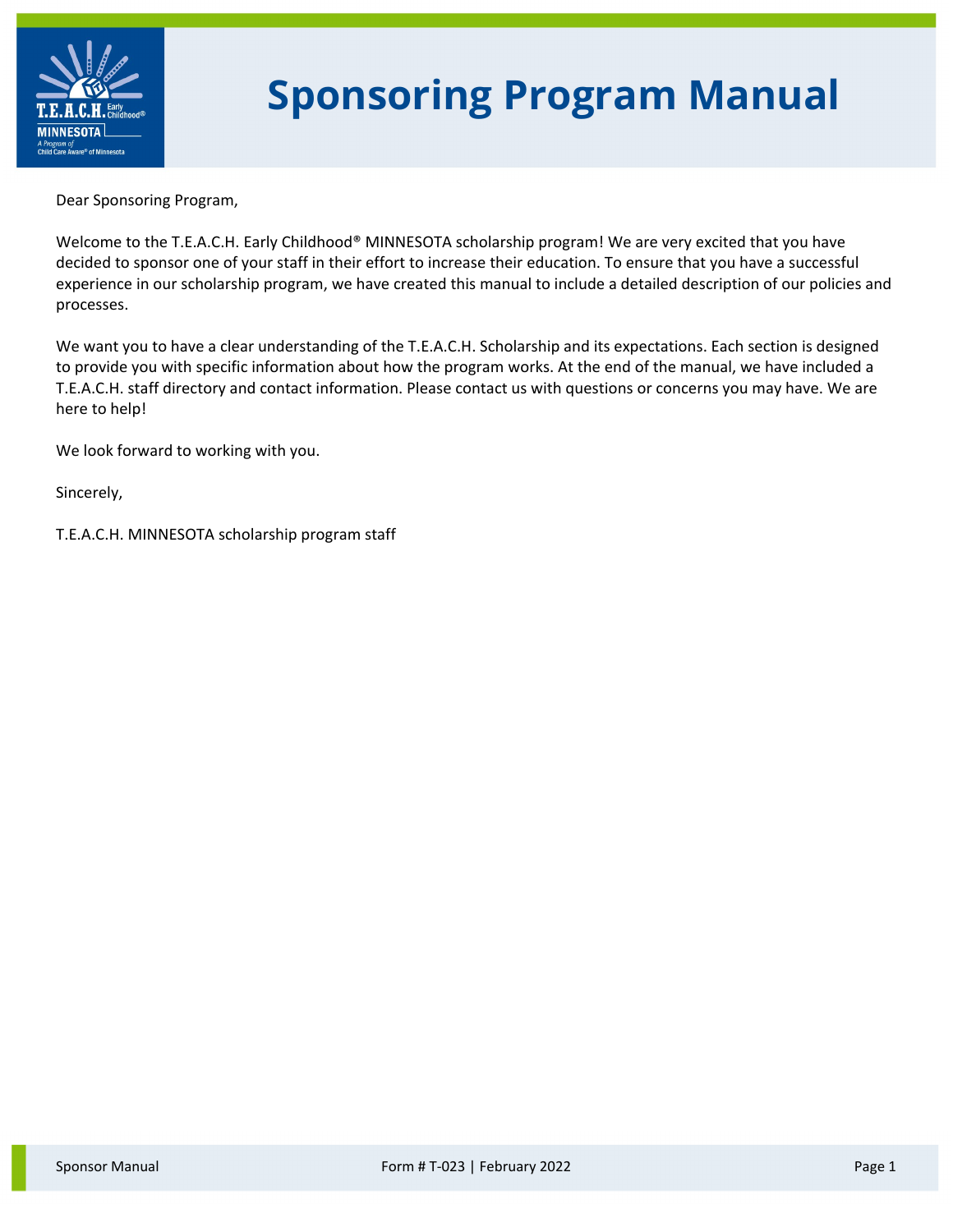### **T.E.A.C.H. Introduction and Overview**

#### **What is the Sponsoring Program Manual?**

This manual is considered an extension of the contract signed by the scholarship recipient (the employee), the sponsoring program (the employer) and T.E.A.C.H. MINNESOTA. Child Care Aware reserves the right to change, add to, eliminate or modify any of the procedures in this manual at its discretion, with or without notice. The most updated version of the manual will always be available on the T.E.A.C.H. website: [www.childcareawaremn.org/teach](http://www.childcareawaremn.org/teach)

#### **What is the T.E.A.C.H. Early Childhood® Program?**

T.E.A.C.H. MINNESOTA is a higher education scholarship program intended to help early childhood and school-age care educators increase their levels of education, compensation, and commitment to the field.

#### **History of T.E.A.C.H. Early Childhood® MINNESOTA**

T.E.A.C.H. MINNESOTA, a program of Child Care Aware of Minnesota, began in 2002. T.E.A.C.H. is a national program, licensed by the nation office located in North Carolina. As the licensee agency, Child Care Aware sets the policies and procedures for operating the T.E.A.C.H. program in the state of Minnesota within the guidelines established by the T.E.A.C.H. National Center. When making decisions that may impact the T.E.A.C.H. program, Child Care Aware utilizes input from the T.E.A.C.H. Advisory Committee and other key early care and education stakeholders.

#### **T.E.A.C.H. MINNESOTA's Mission Statement**

The mission of T.E.A.C.H. is to promote and provide support needed for early childhood educators to increase their level of education, retention, and compensation, while ensuring that it is economically and professionally feasible for individuals to stay in the field.

#### **Administering Organization**

Child Care Aware of Minnesota, a nonprofit corporation, administers T.E.A.C.H. MINNESOTA. Child Care Aware is dedicated to assisting families, providers and communities with child care information and services. For more information about Child Care Aware visit<http://childcareawaremn.org/> . T.E.A.C.H. is funded largely through federal dollars but also receives some foundation support. T.E.A.C.H., the scholarship recipient and the sponsoring program each pay a portion of educational costs.

#### **Available T.E.A.C.H. Scholarships**

- Associate Degree Scholarship (18 semester/27 quarter credits per year)
- Bachelor's Degree Scholarship (18 semester/27 quarter credits per year)
- CDA Training for College Credit
- 3 to 8 Credit Scholarship (covers a smaller amount of credits intended for staff who are trying to earn enough credits to become assistant teacher/lead teacher qualified or finish the last credits of a degree)
- Student Teaching Scholarship
	- $\circ$  This scholarship is available to early childhood and school-age care educators who are enrolled in Student Teaching and are able to work 10 hours per week while completing their student teaching requirements (this does not have to be in a classroom). The scholarship also includes a stipend to the sponsoring program.
- Achieve-approved Trainer Scholarship stipend for approved trainers to raise their lattice step

With the exception of the trainer scholarship, all scholarship models are available to Minnesota early childhood and school-age care educators who work at least 20 hours per week in a legally regulated or licensed child care/school-age care program for at least 6 months at the time of application. Early childhood educators include lead teachers, assistant teachers, aides, center directors, and assistant directors as well as school-age care staff.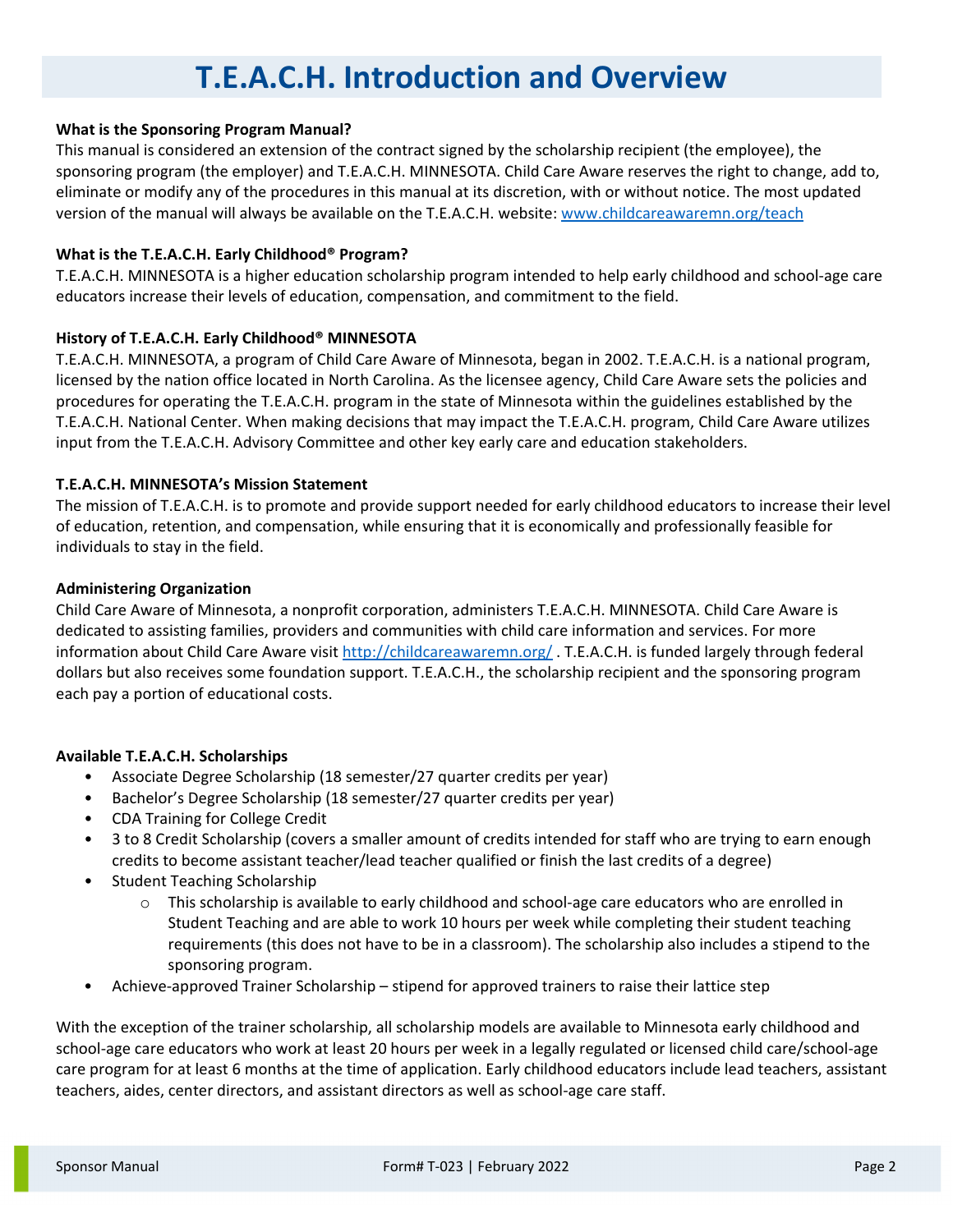#### **Role of the Counselor**

T.E.A.C.H. MINNESOTA counselors answer questions regarding scholarship contracts and policies/procedures and provide suggestions regarding scholarship options. They also provide suggestions of college options for potential applicants or current recipients planning to change schools or degree programs. The counselor communicates on behalf of recipients with participating colleges and universities to ensure prompt payment for approved classes. Counselors are an important component of the program; they help make T.E.A.C.H. successful for everyone.

### **Sponsor Responsibilities**

#### **Sponsoring Program (Employer) Responsibilities**

Below is a brief timeline of how your employee's scholarship year is laid out. Once your employee (the scholarship recipient) has been awarded a scholarship, you will receive an award packet with the release time instructions and Form C.

- 1. **Sign the contract** Once your scholarship recipient has been awarded a scholarship they will receive a contract that you must also sign. The contract will be sent to you electronically and you will receive a signed copy. Please note the credit limits and release time requirements. **T.E.A.C.H. scholarships begin three times a year on January 1st, June 1st, or September 1st and last for 12 months.**
- 2. **Set up a release time schedule** Release time (see more detailed description below) is the paid time off that scholarship recipients are required to receive each term they are attending classes while on a T.E.A.C.H. scholarship. Generally, this is 3 hours per week but those hours can be combined across one or more weeks if this is easier to schedule. Work with your scholarship recipient to determine the best schedule for release time. Release time should be tracked on the Release Time Reimbursement Form (Form C) and is due within 30 days of the end of each term. See below for the general schedule of college semesters or quarters:

Colleges follow the **semester** schedule below (with one exception): Spring semester: January-May; Form C due June 30th Summer semester: June-August; Form C due September 30th Fall semester: September-December; Form C due January 31<sup>st</sup>

Rasmussen college follows the **quarter** system below: Winter quarter: January-March; Form C due April 30<sup>th</sup> Spring quarter: April-June; Form C due July 31<sup>st</sup> Summer quarter: July-September; Form C due October 31st Fall quarter: October-December; Form C due January 31st

- 3. **At the end of the semester or quarter** Complete and sign Form C and submit it to T.E.A.C.H. within 30 days.
- 4. **Receiving an invoice** If you receive an invoice before you submit Form C, then please pay the invoice first, then T.E.A.C.H. will issue the reimbursement for release time.
- 5. **Scholarship completion** -- At the end of the 12 month scholarship year, your program has up to 6 months to provide the scholarship recipient with either a \$250 bonus or a 2% raise. Your program decided whether to provide a bonus or a raise at the time of the scholarship recipient's application and it is also listed in the contract. A scholarship recipient is only eligible for a bonus or raise if they have completed at least 9 semester (13 quarter) credits during their scholarship year.
- 6. **Commitment year/renewal** At the end of the scholarship year, the recipient can decide to apply for another scholarship, at this time the sponsoring program also decides if they want to sponsor the recipient for another year, if so, they sign a participation agreement. Once the recipient has graduated or decided to stop renewing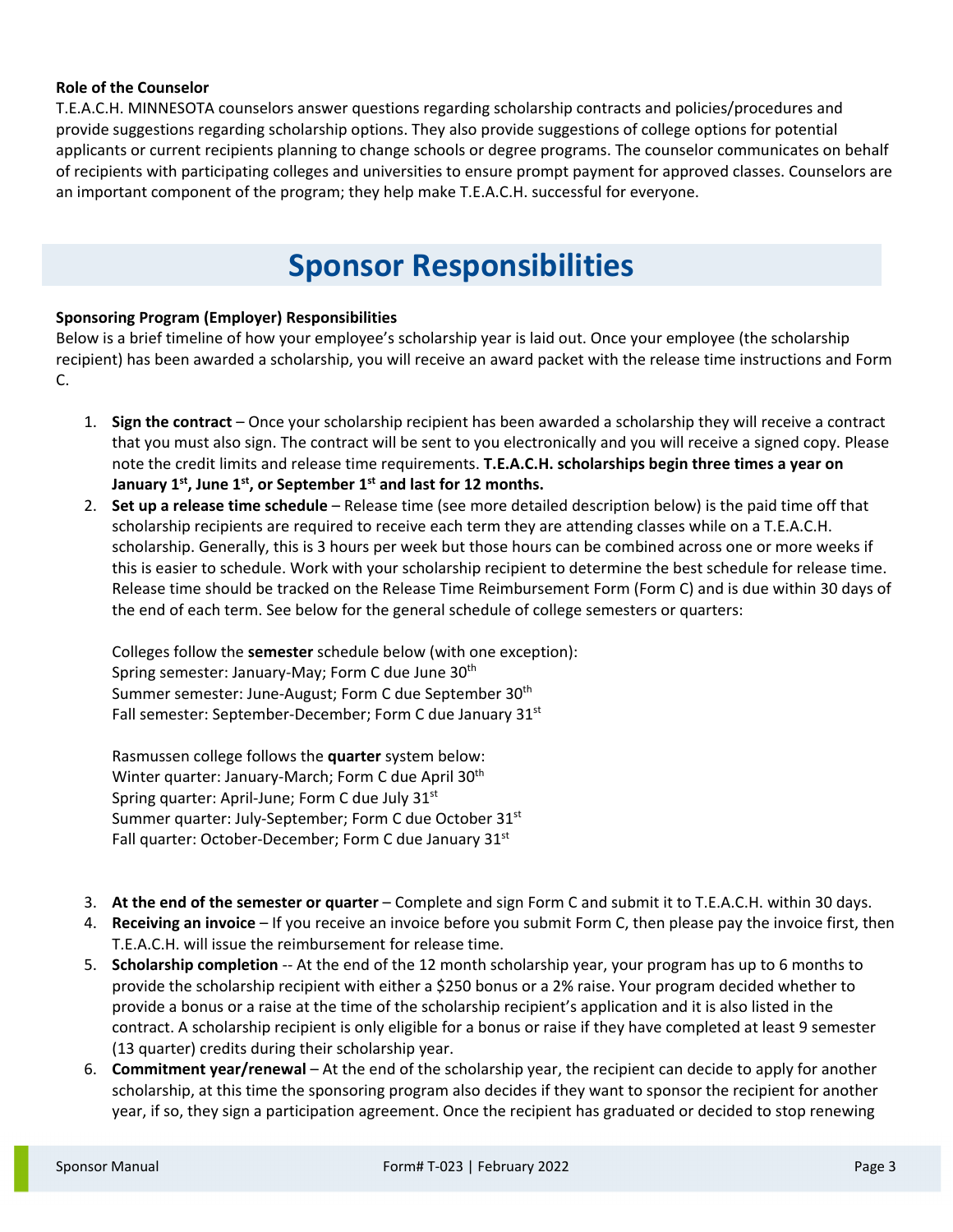their scholarship, they then are committed to working for the sponsoring program for at least one more year, this is the commitment year.

#### **Release time**

#### **Sponsoring Program Release Time (teachers, assistant teachers, and aides only)**

As part of the T.E.A.C.H. scholarship agreement with child care programs, teachers, assistant teachers, and aides (**directors and assistant directors are NOT eligible for release time**) are eligible for three hours of paid release time for each week that class is in session for up to 36 hours per quarter/48 hours per semester for terms with at least one college credit covered by T.E.A.C.H. **Scholarship recipients should receive their full regular wage while on release time hours, T.E.A.C.H. scholarships offer a partial reimbursement of those wages to the employer.**

Release time is a required component of the T.E.A.C.H. contract for classroom staff. Recipients can use paid release time to attend class, study, or handle personal needs. Recipients and their supervisors should meet before the start of each semester or quarter to ensure that the program can provide release time during work hours that are convenient (such as for a class or daytime study hours). Release time is flexible and hours can be combined across more than one week to provide a recipient with a half day or full day off if needed, a recipient and their supervisor should work together to find the best schedule. If a program is closed during the summer then release time isn't required, however, the sponsoring program still needs to fulfill the requirement of paying a portion of tuition/books for the class(es) the recipient took during the summer.

Release time is tracked on the Form C, which T.E.A.C.H. sends to the sponsoring program supervisor along with the award letter, it can also be found on the [T.E.A.C.H. website](https://www.childcareawaremn.org/providers/grants-and-scholarships/teach-scholarships/) under Sponsoring a Recipient. The sponsoring program should claim release time on Form C. All release time reimbursements are issued to the sponsoring program to help subsidize the cost for release time paid to recipients and/or for substitute(s). During a normal 16 week semester, recipients receive 3 hours of paid release time (at their current hourly rate) each week they are taking courses. T.E.A.C.H. will reimburse sponsoring programs for up to 36 hours per quarter or 48 hours per semester for a maximum of 144 hours per year at a rate of \$12 per hour. Recipients should NOT sign Form C if they are not receiving release time. Release time forms must be submitted within 30 days of the end of a term in order for the sponsoring program to receive a reimbursement.

Note: Recipients are NOT eligible for release time if they have reached the maximum credit limit and T.E.A.C.H. is not paying for tuition costs for that semester/quarter. **Center directors and assistant directors are NOT eligible for release time.**

#### **Bonus and/or Raise**

Upon successful completion of at least 9 semester (13 quarter) credits during the scholarship year, within 6 months of the end of the scholarship, the sponsoring program is required to pay the recipient a bonus or a raise. The sponsoring program compensation in the form of a bonus or raise is in addition to any other annual raise or bonus the scholarship recipient would normally receive. T.E.A.C.H. will notify the sponsoring program director approximately six months following the end of the term of the contract to award compensation as outlined in the contract. T.E.A.C.H. will not send a reminder letter if the scholarship recipient has not completed and submitted all the documents required to complete or renew their scholarship or the recipient has not completed the minimum number of credits required to receive a bonus/raise.

**If the scholarship recipient chooses to terminate their employment at the sponsoring program before they have successfully completed their scholarship year or before they have successfully completed the commitment year, they will forfeit all future bonus and raise payments, if any.**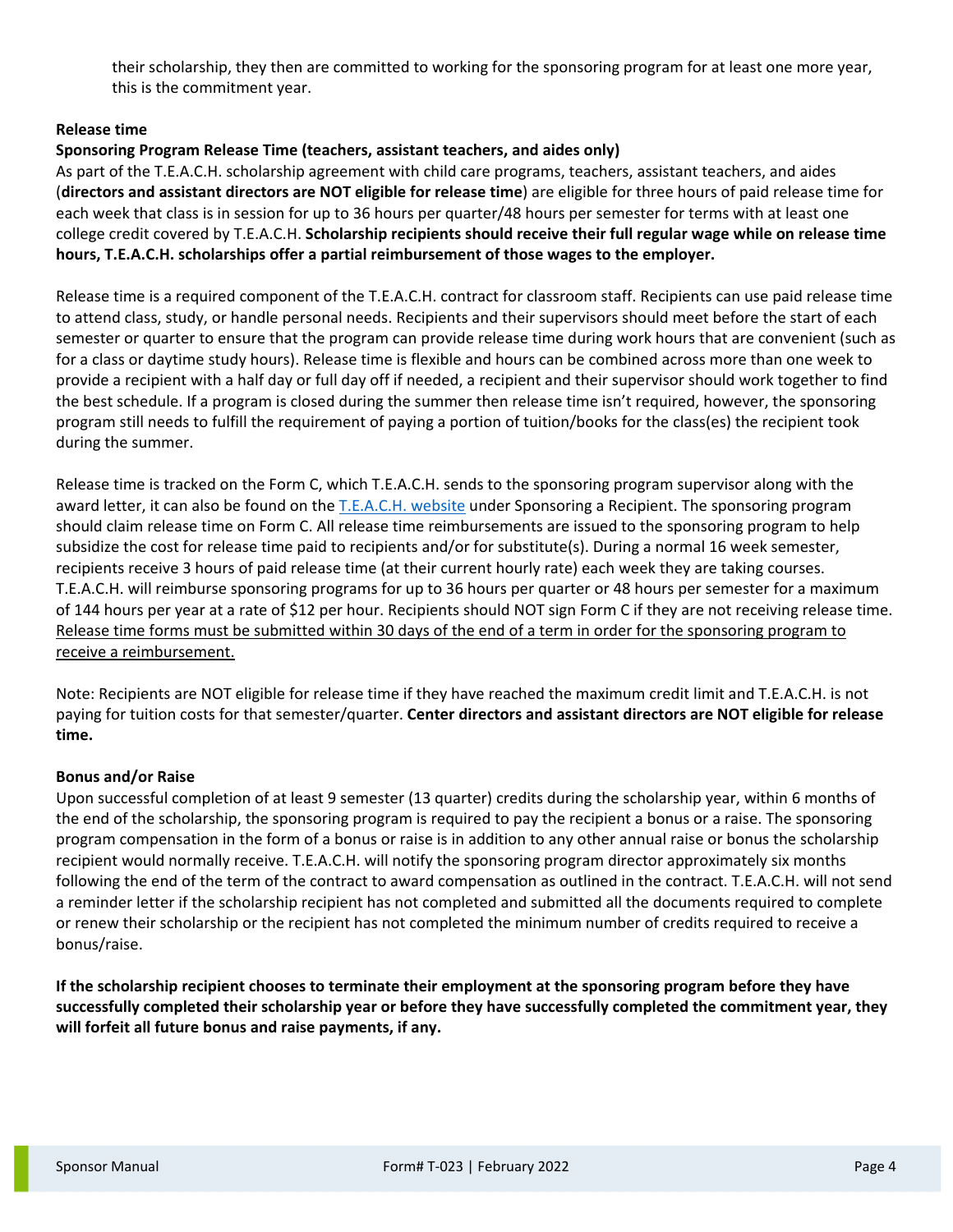## **T.E.A.C.H. Policies**

#### **Repayment Policy**

If your scholarship recipient does not complete their scholarship or commitment year, they may be required to repay the money your program paid on their behalf.

The scholarship recipient will **not** be required to repay the sponsoring program portion of tuition charges/books if:

- Medical reason(s) made it impossible for them to complete the terms of the scholarship/commitment year. (They will be required to submit to T.E.A.C.H. a letter from their physician stating that medical reasons made it impossible for them to complete the terms of the scholarship/commitment year);
- Their employment was terminated by the sponsoring program due to low enrollment, the closing of the program, or any other reasons

The scholarship recipient **will** be required to repay the sponsoring program portion of tuition charges/books if:

• They chose to terminate their employment at your sponsoring program during their scholarship or commitment year.

In the above situations, the scholarship contract will be terminated as of the last day of the scholarship recipient's employment. Please contact a T.E.A.C.H. counselor if your scholarship recipient's employment status changes. **Sponsoring programs will not be responsible to collect the money from their former employees, the T.E.A.C.H. program will collect the money owed to the program from the former employee.**

When a recipient is required to repay their scholarship, T.E.A.C.H. decides how much must be repaid based on the following process:

- 1. If a recipient has had more than one scholarship year, the T.E.A.C.H. team determines if they have fulfilled the commitment year for the previous scholarship(s). Generally, recipients are required to repay funds based on the last scholarship year and current scholarship year but not going back further than 1 previous completed contract. If a recipient has completed at least half of their commitment year, their debt will be reduced by 50%.
- 2. The amount that must be repaid by the recipient is different based on whether or not they are going to continue being employed in the early childhood field. Choosing to leave the early childhood field completely will result in the recipient being required to repay the full amount of their scholarship.

The definition of "working in the early childhood field" is a program that is licensed or legally regulated. The program must serve children birth-age 5 or be a school-age care program. Examples of programs in the early childhood field are: licensed child care centers, family child care programs, Head Starts, school based pre-k/school readiness programs, or school-age care programs. Working in a nonregulated or unlicensed program would **not** be considered staying in the field. (For example, nannying or family, friend or neighbor care.)

3. If an employee chooses to leave their sponsoring program before the end of their commitment year but stays in the field they will only be required to repay the portion their program paid for their tuition/books. However, if the recipient leaves their program and does not continue to work in the early childhood field, they will be required to repay their whole scholarship.

#### **Appeal Process**

If the scholarship recipient is required to repay some or all of their scholarship but they feel that they have special circumstances that caused them to be unable to complete the terms of their T.E.A.C.H. contract, they can request to not be required to repay their scholarship. The steps in the T.E.A.C.H. appeal process are as follows:

- 1. Scholarship recipient writes an appeal letter explaining their situation and requesting that they not be required to repay scholarship money. The recipient emails/mails this letter to the T.E.A.C.H. office.
- 2. The T.E.A.C.H. team will submit the recipient's letter to the T.E.A.C.H. advisory committee who will consider the request and offer their decision.